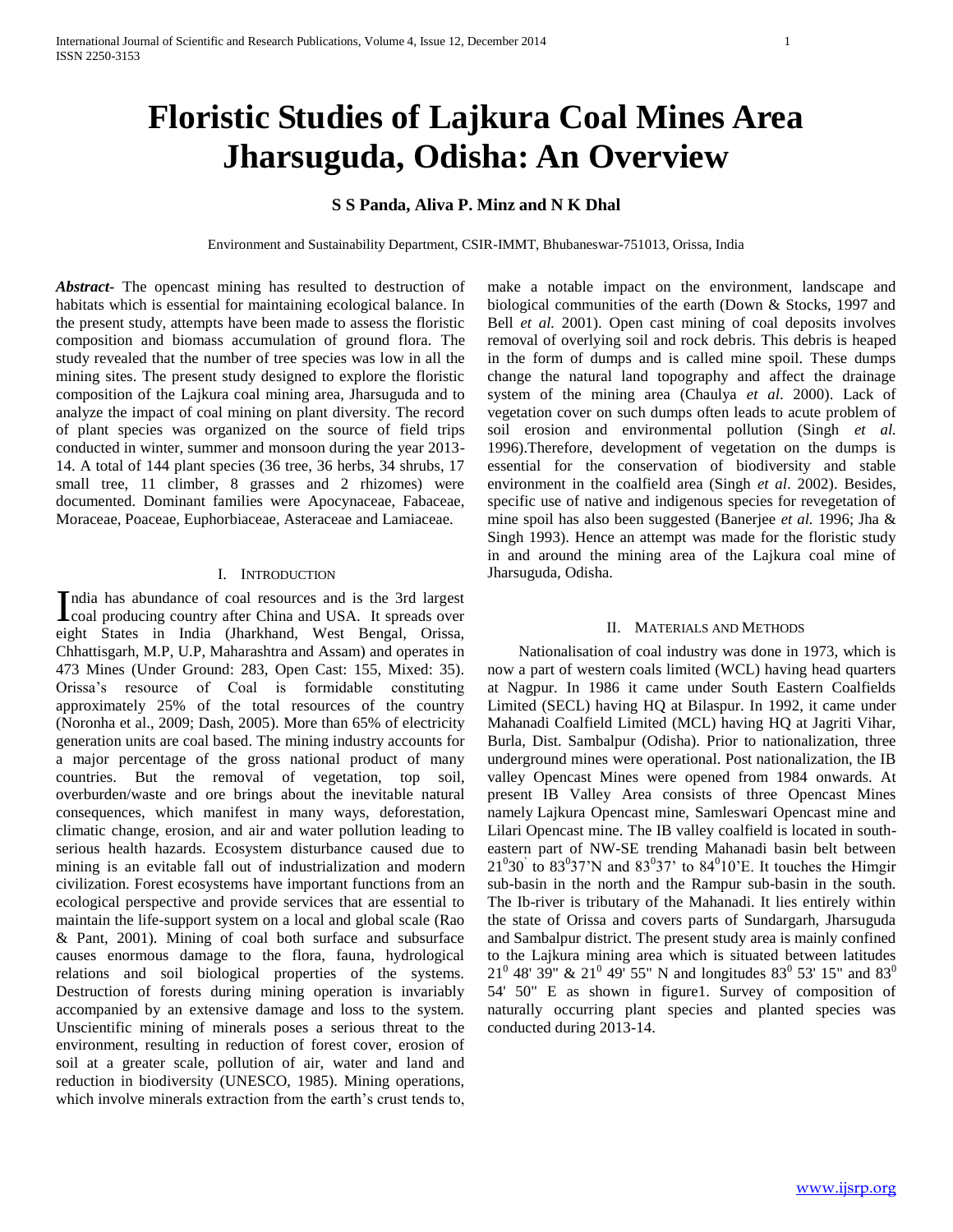

## **Fig 1: Study area**

 Plant specimens were collected in the sets of four preferably in flowering stage or at least in fruiting stage inside polythene bags. On spot floristic information on phenology, habit, habitat, vernacular names, local use were documented. Then the plant samples were dried and stored for further requirement as and when necessary. The voucher specimens were brought to the laboratory and processed for herbarium specimen [7-8] and identified with the help of available floras and literatures [9]. The specimens were deposited in the Herbarium (RRL-B), Environment and Sustainability, Department of CSIR-Institute of Minerals & Materials Technology, Bhubaneswar for future references. The data were spread on an excel sheet to summarize and to identify various proportions like plant families, habit as presented in the table 1.

| <b>SL</b>      |                                   |               |              |
|----------------|-----------------------------------|---------------|--------------|
| NO.            | <b>BOTANICAL NAME</b>             | <b>FAMILY</b> | <b>HABIT</b> |
|                |                                   |               |              |
| 1              | Adhatoda zeylanica Medic.         | Acanthaceae   | Shrub        |
|                |                                   |               |              |
| $\overline{2}$ | Artocarpus heterophyllus L.       | Moraceae      | Tree         |
|                |                                   |               |              |
| 3              | Anthocephalus cadamba (Roxb.)Miq. | Rubiaceae     | Tree         |
|                |                                   |               |              |
| $\overline{4}$ | Argemone mexicana L.              | Papaveraceae  | Herb         |
|                |                                   |               |              |
| 5              | Azadirachta indica A.Juss.        | Meliaceae     | Tree         |
|                |                                   |               |              |
| 6              | Aegle marmelos(L.) Corr.          | Rutaceae      | Tree         |
|                |                                   |               |              |
| $\overline{7}$ | Annona squamosa L.                | Annonaceae    | Shrub        |
|                |                                   |               |              |
| 8              | Ailanthus excelsa Roxb.           | Simaroubaceae | Tree         |

## **Table 1: List of plants collected and its data**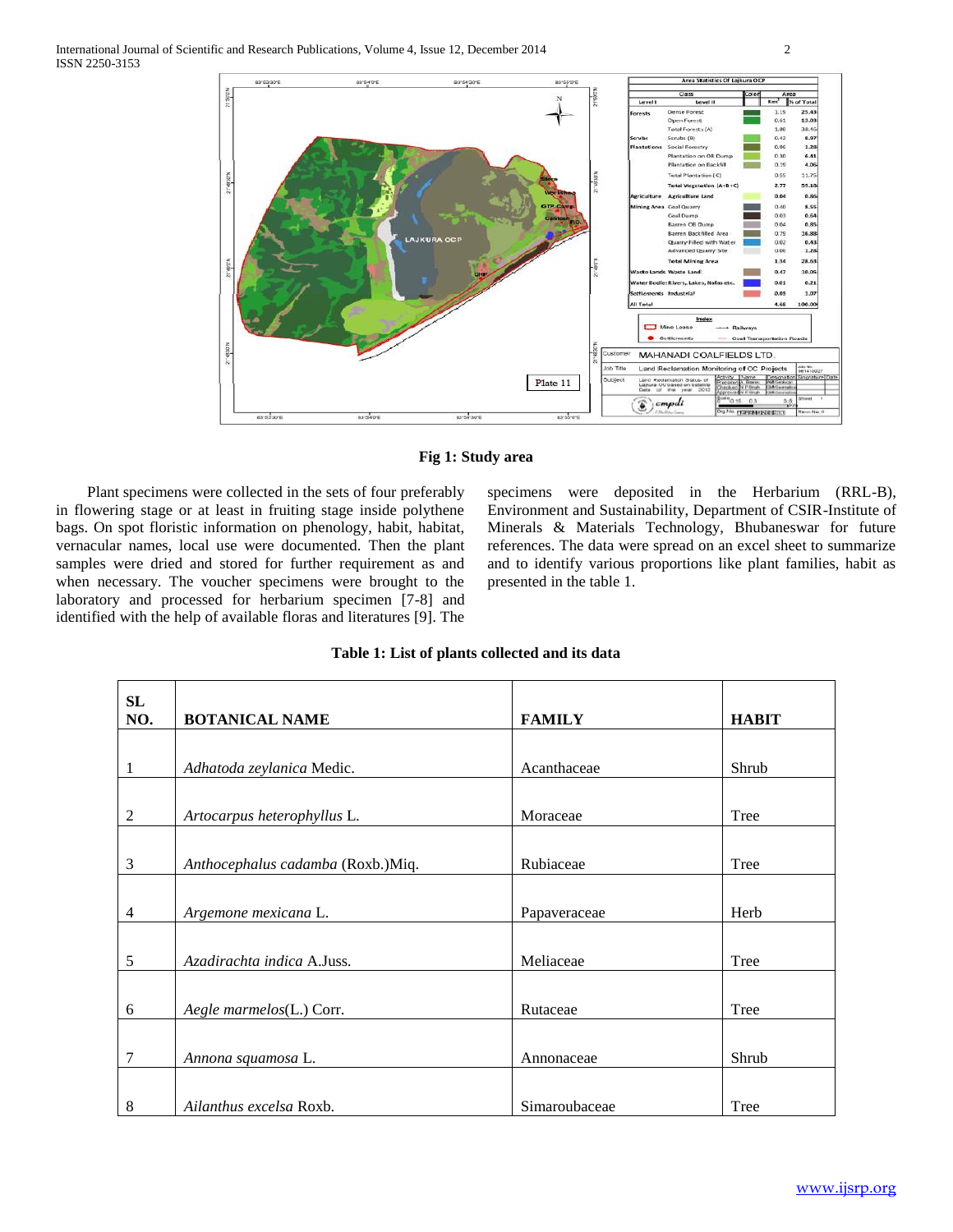| 9  | Abrus precatorius L.                                   | Fabaceae         | Climber    |
|----|--------------------------------------------------------|------------------|------------|
| 10 | Anacardium occidentale L.                              | Anacardiaceae    | Small Tree |
| 11 | Aristolochia indica L.                                 | Aristolochiaceae | Climber    |
| 12 | Achyranthes aspera L.                                  | Amaranthaceae    | Herb       |
| 13 | Acacia mangium                                         | Fabaceae         | Tree       |
| 14 | Atylosia scarabaeoides (L.) Benth                      | Fabaceae         | Climber    |
| 15 | Agave sisalana ex Engelm.                              | Agavaceae        | Rhizome    |
| 16 | Asparagus racemosus Willd.                             | Liliaceae        | Climber    |
| 17 | Acorus calamus L.                                      | Araceae          | Herb       |
| 18 | Andrographis paniculata (Burm.f.) Wall.ex Nees         | Acanthaceae      | Herb       |
| 19 | Adina cordifolia Hook.F.ex brandis                     | Rubiaceae        | Tree       |
| 20 | Anogeissus latifolia Wall.ex Guill.& Perr.             | Combretaceae     | Tree       |
| 21 | Acacia auriculiformis (Roxb.ex.DC) A.Cunn.ex<br>Benth. | Fabaceae         | Small Tree |
| 22 | Blumea lacera(Burm.f.) DC.                             | Asteraceae       | Herb       |
| 23 | Bougainvillea spectabilis willd.                       | Nyctaginaceae    | shrubs     |
| 24 | Bauhinia purpurea L.                                   | Caesalpinlaceae  | Small Tree |
| 25 | Butea monosperma (Lam.) Taub.                          | Fabaceae         | Small Tree |
| 26 | Borassus flabellifer L.                                | Arecaceae        | Tree       |
| 27 | Barleria cristata L.                                   | Acanthaceae      | Shrub      |
| 28 | Bulbostylis barbata (Rottb.) C.B.cl                    | Cyperaceae       | Climber    |
| 29 | Canthium glabrum Blume.                                | Rubiaceae        | Small Tree |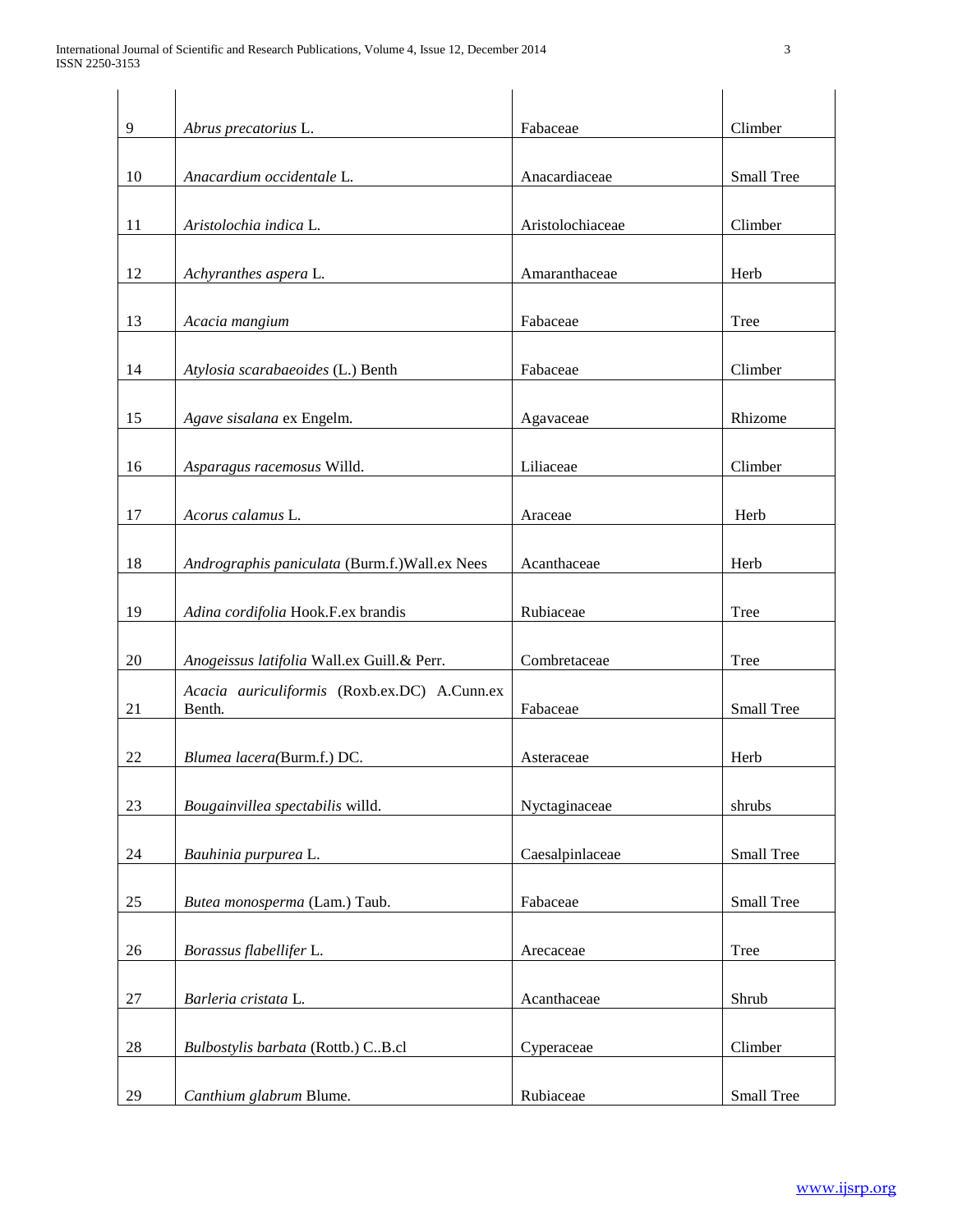| 30     | Croton sparsiflorus Morong.                       | Euphorbiaceae   | Herb        |
|--------|---------------------------------------------------|-----------------|-------------|
| 31     | Carica papaya L.                                  | Caricaceae      | Small Tree  |
| 32     | Calotropis procera (Ait.)R.Br                     | Asclepiadaceae  | Shrub       |
| 33     | Citrus aurantifolia<br>(Christm.& Panz.)Swingle   | Rutaceae        | Shrub       |
| 34     | Cassia occidentalis L.                            | Caesalpinlaceae | Erect Herb  |
| 35     | Careya arborea Roxb.                              | Lecythidaceae   | Small Tree  |
| 36     | Cassia fistula L.                                 | Caesalpinlaceae | Small Tree  |
| 37     | Cucurbita pepo L.                                 | Cucurbitaceae   | Climber     |
| 38     | Costus speciosus (Koeng) Sm.                      | Zingiberaceae   | Herb        |
| 39     | Cajanus cajan (L.)Huth                            | Fabaceae        | Erect Shrub |
| 40     | Cassia tora auct.non L.                           | Caesalpinlaceae | Herb        |
| 41     | Cuscuta reflexa Roxb.                             | Cuscutaceae     | Creeper     |
| 42     | Cleistanthus collinus<br>(Roxb.) Benth.ex Hook.f. | Euphorbiaceae   | Tree        |
| 43     | Curculigo orchioides Gaertn.                      | Hypoxidaceae    | Herb        |
| 44     | Cynodon dactylon (L.) Pers.                       | Poaceae         | Grass       |
| 45     | Catharanthus roseus (L.) G.Don                    | Apocynaceae     | Herb        |
| 46     | Celastrus paniculata Willd.                       | Celastraceae    | Shrub       |
| 47     | Centella asiatica (L.) Urban                      | Apiaceae        | Herb        |
| $48\,$ | Clerodendrum inerme (L.) Gaertn.                  | Verbenaceae     | Shrub       |
| 49     | Curcuma longa L.                                  | Zingiberaceae   | Rhizome     |
| 50     | Cascabela thevetia (L.) Lippoid                   | Apocynaceae     | Small tree  |
| 51     | Cyperus squarrosus L.                             | Cyperceae       | Grass       |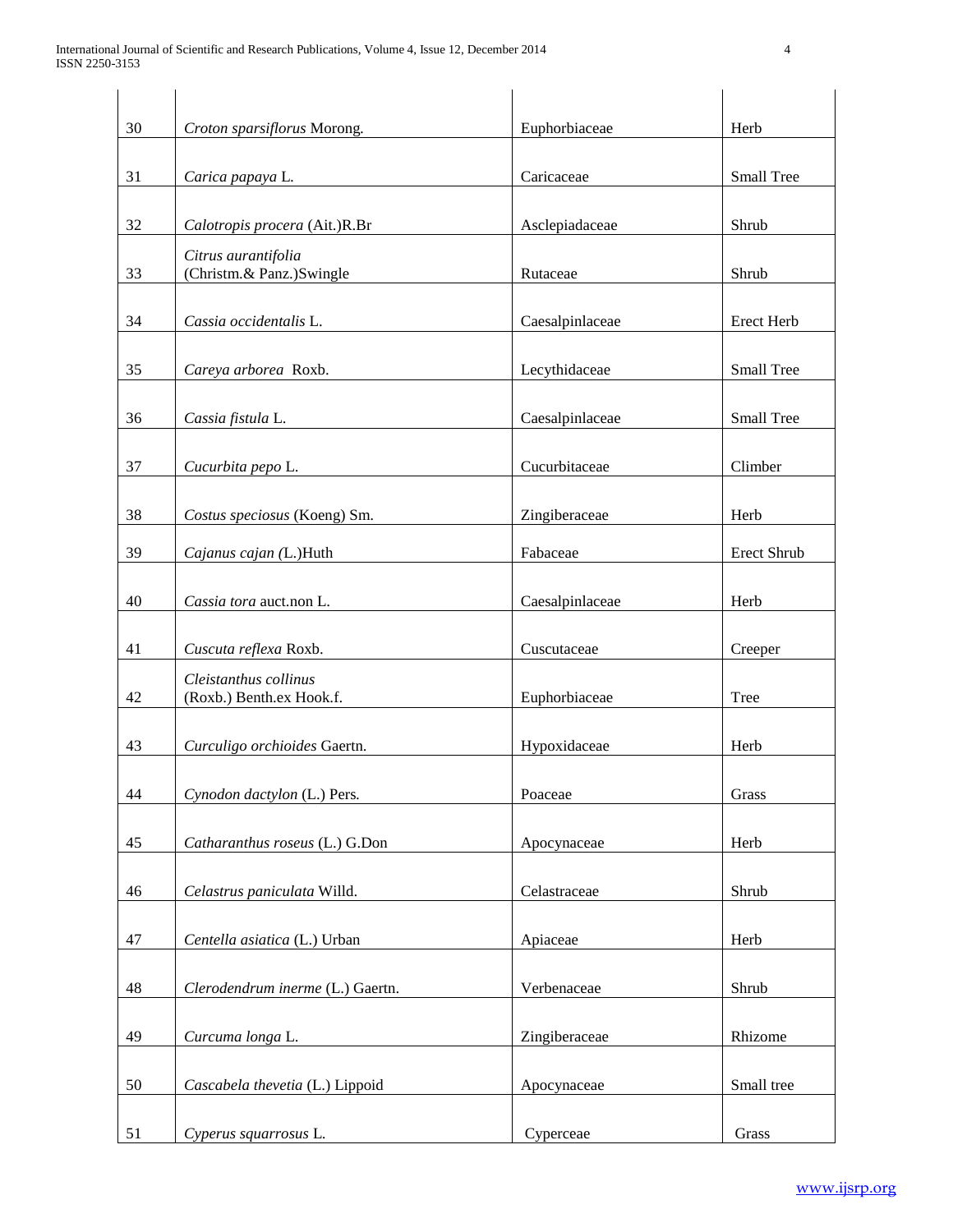| 52 | Cleome monophylla L.                                       | Cleomaceae     | Herb       |
|----|------------------------------------------------------------|----------------|------------|
| 53 | Dendrocalamus strictus (Roxb.)Nees                         | Poaceae        | Grass      |
| 54 | Dalbergia sissoo Roxb.                                     | Fabaceae       | Tree       |
| 55 | Diospyros melanoxylon Roxb.                                | Ebenaceae      | Tree       |
| 56 | Evolvulus alsinoides (L.) L.                               | Convolvulaceae | Herb       |
| 57 | Emblica officinalis Gaertn.                                | Euphorbiaceae  | Tree       |
| 58 | Eucalyptus tereticornis Sm.                                | Myrtaceae      | Tree       |
| 59 | Eragrostis coarctata Stapf                                 | Poaceae        | Grass      |
| 60 | Evolvulus nummularius (L.)L.                               | Convolvulaceae | Herb       |
| 61 | Eupatorium odoratum L.                                     | Asteraceae     | Herb       |
| 62 | Urena lobata                                               | Malvaceae      | Herb       |
| 63 | Euphorbia hirta L.                                         | Euphorbiaceae  | Herb       |
| 64 | Eugenia jambolana Lam                                      | Myrtaceae      | Small Tree |
| 65 | Erioglossum rubbiginosum (Roxb.)Bl.                        | Sapindaceae    | Small Tree |
| 66 | Ficus benghalensis L.                                      | Moraceae       | Tree       |
| 67 | Ficus racemosa L.                                          | Moraceae       | Tree       |
| 68 | Ficus hispida L.f.                                         | Moraceae       | Tree       |
| 69 | Ficus religiosa L.                                         | Moraceae       | Tree       |
| 70 | Glochidion lanceolarium (Roxb.)Dalz.                       | Euphorbiaceae  | Small Tree |
| 71 | Hibiscus rosa- sinensis L.                                 | Malvaceae      | Shrub      |
| 72 | Holarrhena<br>(Buch.Ham.)<br>Wall.ex<br>bubescens<br>G.Don | Apocynaceae    | Tree       |
| 73 | Hemidesmus indicus (L.)R.Br                                | Apocynaceae    | Climber    |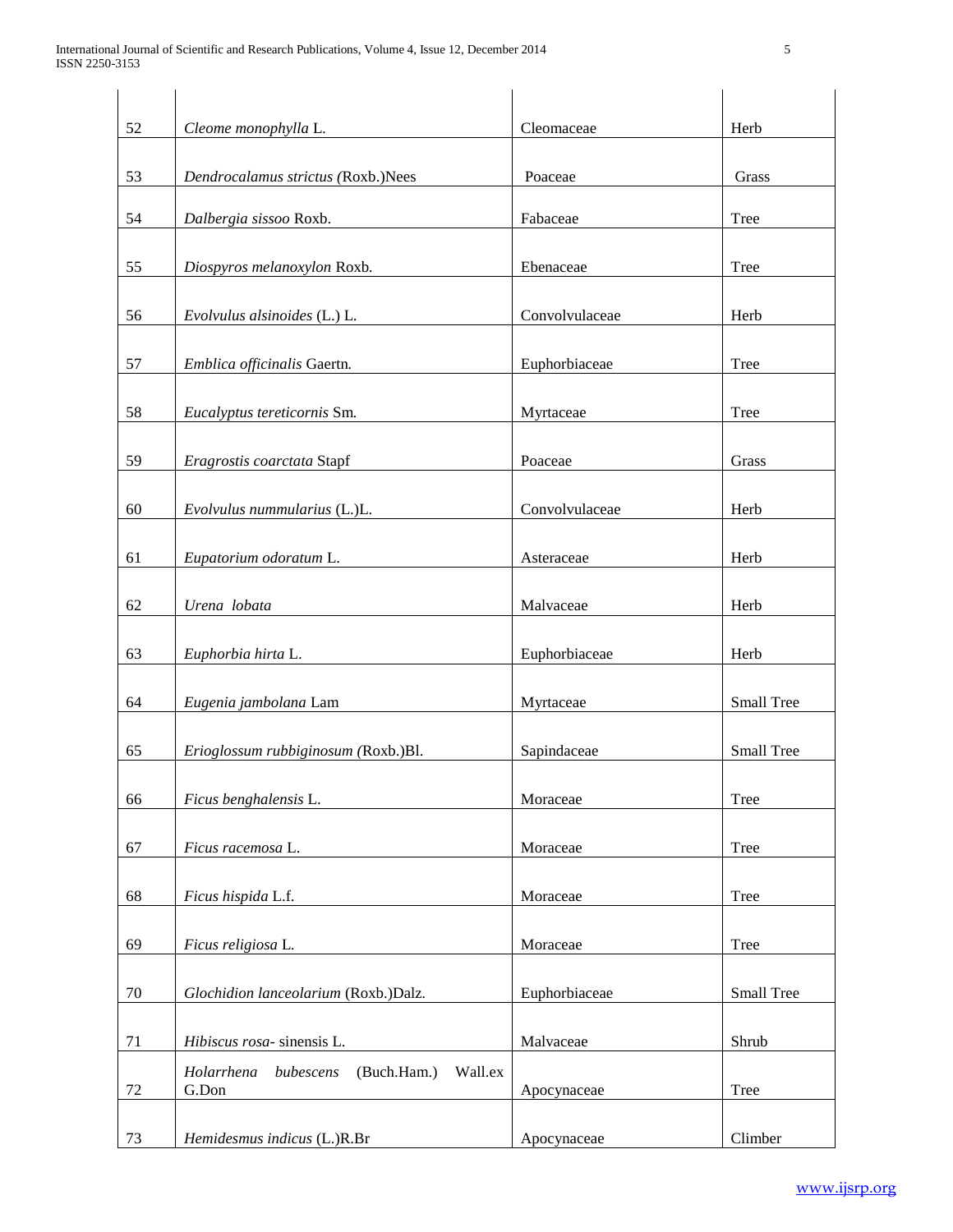| 74 | Heliotropium indicum L.                | Boraginaceae   | Herb       |
|----|----------------------------------------|----------------|------------|
| 75 | Homonoia riparia Lour.                 | Euphorbiaceae  | Shrub      |
| 76 | Helicteres isora L.                    | Malvaceae      | Shrub      |
| 77 | Ixora pavetta andr.                    | Rubiaceae      | Shrub      |
| 78 | Ipomoea carnea Jacq.                   | Convolvulaceae | Shrub      |
| 79 | Jatropha gossypifolia L.               | Euphorbiaceae  | Shrub      |
| 80 | Ludwigia adscendens (L.) Hara          | Onagraceae     | Herb       |
| 81 | Lantana camara var. acullata (L.) Mold | Verbenaceae    | Shrub      |
| 82 | Leucas mollissima Wall.ex Benth.       | Labiatae       | Herb       |
| 83 | Lagerstroemia parviflora Roxb.         | Lythraceae     | Shrub      |
| 84 | Lawsonia inermis L.                    | Lythraceae     | Shrub      |
| 85 | Lygodium flexuosum (L.) Sw.            | Lygodiaceae    | Fern       |
| 86 | Lagerstroemia indica L.                | Lythraceae     | Tree       |
| 87 | Madhuca indica Gmel.                   | Sapotaceae     | Tree       |
| 88 | Murraya Koenigii (L.) Spreng.          | Rutaceae       | Shrub      |
| 89 | Mangifera indica L.                    | Anacardiaceae  | Tree       |
| 90 | Moringa oleifera Lam.                  | Moringaceae    | Small Tree |
| 91 | Mimosa pudica L.                       | Fabaceae       | Herb       |
| 92 | Musa paradisiacal L.                   | Musaceae       | Shrub      |
| 93 | Manihot esculenta Crantz               | Euphorbiaceae  | Shrub      |
| 94 | Microstegium ciliatum (Trin.) A.camus  | Poaceae        | Grass      |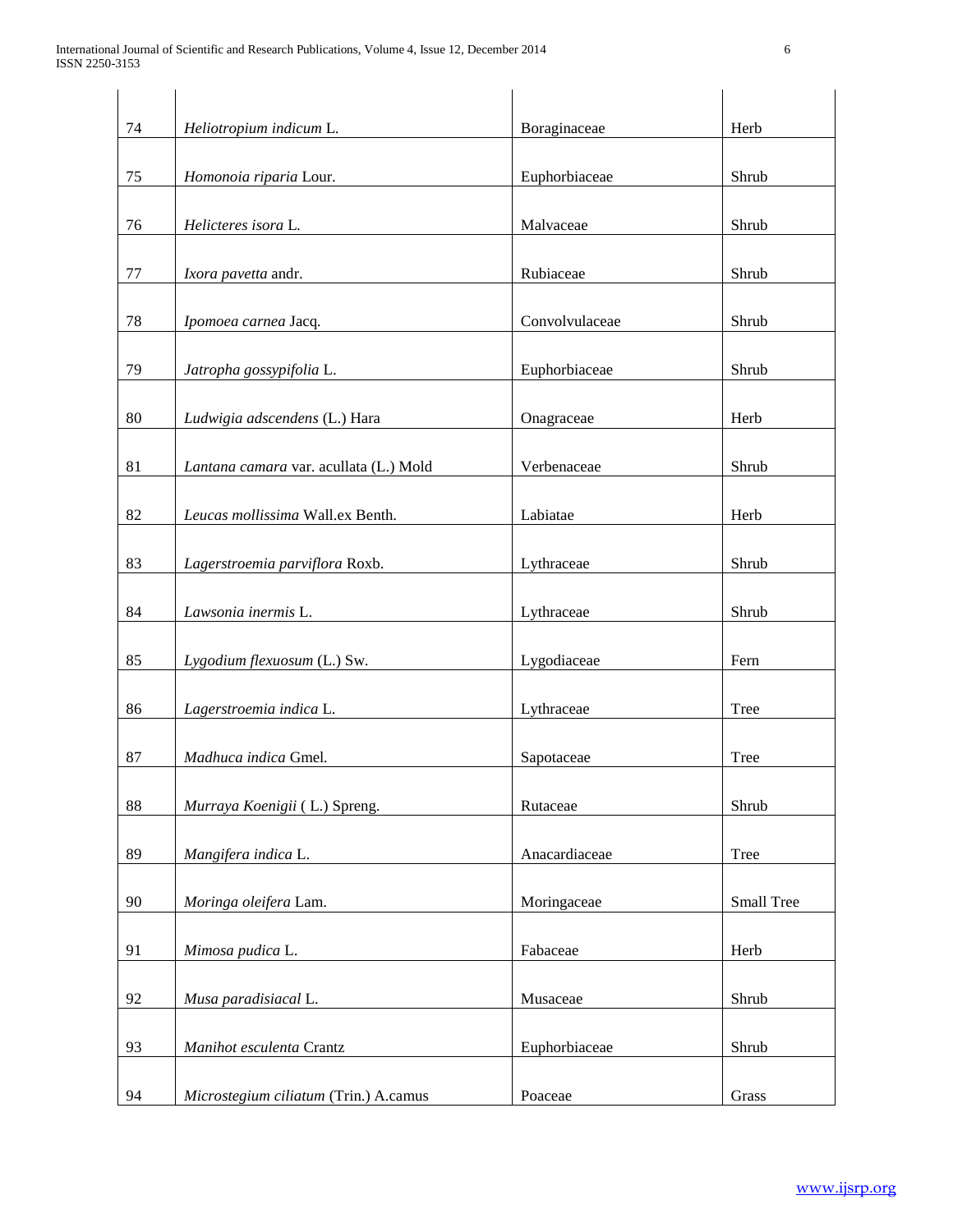| 95  | Mimosa himalayana Gamble                                   | Mimosaceae      | Shrub             |
|-----|------------------------------------------------------------|-----------------|-------------------|
| 96  | Mitragyna parvifolia(Roxb.)Korth.                          | Rubiaceae       | Tree              |
| 97  | Mimusops elengi L.                                         | Sapotaceae      | Tree              |
| 98  | Merremia tridentata(L.)Hall.f.                             | Convolvulaceae  | Creeper           |
| 99  | Mentha piperita L.                                         | Lamiaceae       | Herb              |
| 100 | Nerium oleander L.                                         | Apocynaceae     | Shrub             |
| 101 | Nouchali stellata Willd                                    | Nymphaeaceae    | Herb              |
| 102 | Oxalis corniculata L.                                      | Oxalidaceae     | Herb              |
| 103 | Olax scandens Roxb.                                        | Olacaceae       | Shrub             |
| 104 | Osbeckia chinensis L.                                      | Melastomataceae | Herb              |
| 105 | Ocimum basilicum L.                                        | Lamiaceae       | Shrub             |
| 106 | Phoenix sylvestris(L.)Roxb                                 | Arecaceae       | Tree              |
| 107 | Psidium guajava L.                                         | Myrtaceae       | Small Tree        |
| 108 | Polyalthia longifolia (Sonn.) Thw.                         | Annonaceae      | Tree              |
| 109 | Pithecellobium saman(Jacq.)Benth.                          | Fabaceae        | <b>Small Tree</b> |
| 110 | Pergularia daemia (Forssk.)Chiov.                          | Apocynaceae     | Climber           |
| 111 | pterocarpum<br>(DC.)Baker<br>Peltophorum<br>ex.<br>K.Heyne | Caesalpinlaceae | Tree              |
| 112 | Polygonum barbatum L.                                      | Polygonaceae    | Herb              |
| 113 | Parthenium hysterophorus L.                                | Asteraceae      | Herb              |
| 114 | Phyllanthus emblica L.                                     | Euphorbiaceae   | Tree              |
| 115 | Quisqualis indica L.                                       | Combretaceae    | Shrub             |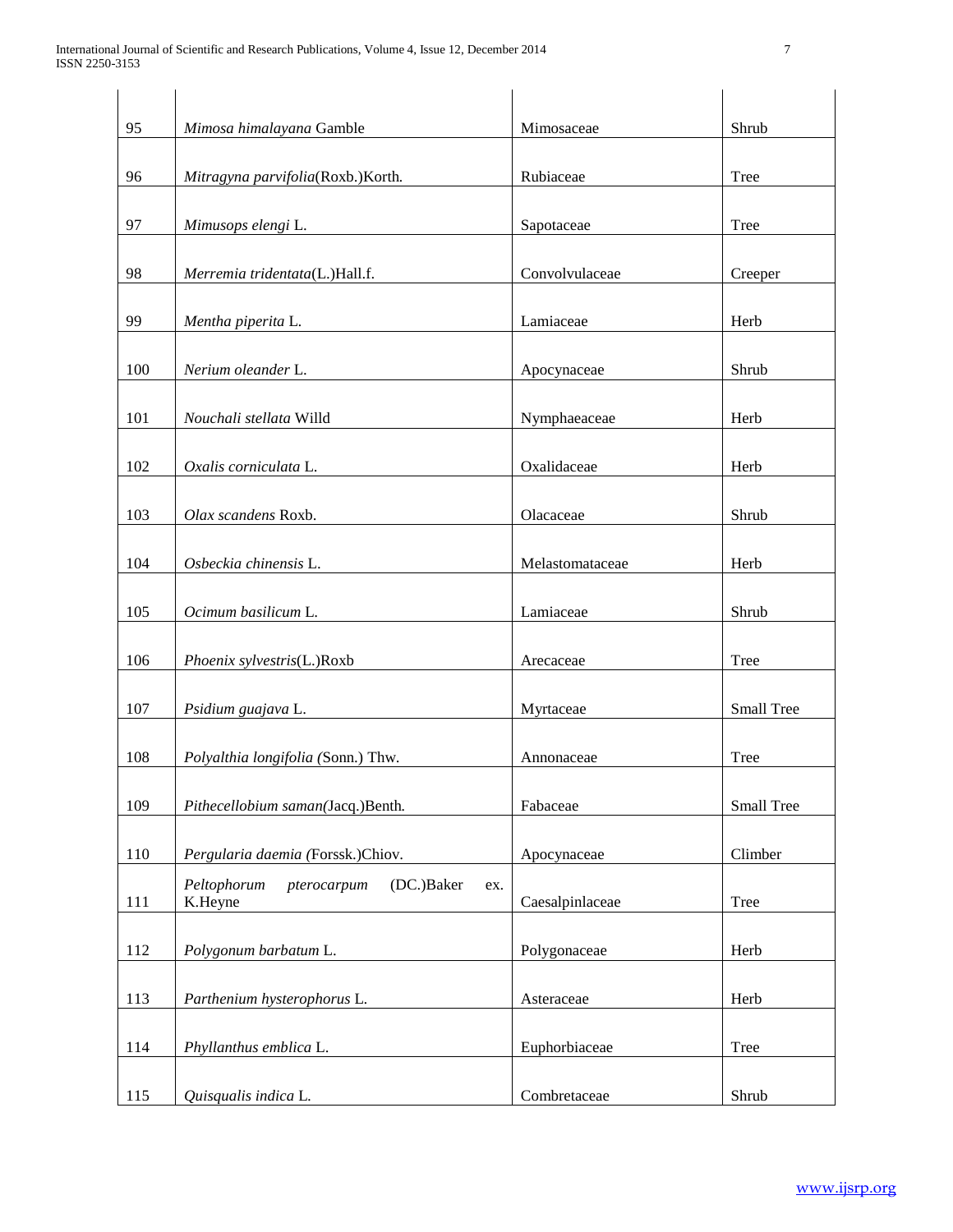| 116 | Rouvolfia tetraphylla L.                           | Apocynaceae       | Shrub      |
|-----|----------------------------------------------------|-------------------|------------|
| 117 | Richardia scabra L.                                | Rubiaceae         | Herb       |
| 118 | Syzygium cumini (L.) Skeels                        | Myrtaceae         | Tree       |
| 119 | Sesamum indicum L                                  | Pedaliaceae       | Herb       |
| 120 | Schleichera oleosa (Lour.)Oken                     | Sapindaceae       | Tree       |
| 121 | Solanum lycopersicum L.                            | Solanaceae        | Herb       |
| 122 | Smilax macrophylla Roxb.                           | Smilacaceae       | Shrub      |
| 123 | Streblus asper Lour.                               | Moraceae          | Tree       |
| 124 | Scoparia dulcis L.                                 | Scrophulariaceae  | Herb       |
| 125 | Shorea robusta Gaertn.f.                           | Dipteraocarpaceae | Tree       |
| 126 | Solanum torvum Sw.                                 | Solanaceae        | Shrub      |
| 127 | Tamarindus indica L.                               | Fabaceae          | Tree       |
| 128 | Terminalia tomentosa<br>(Roxb.ex DC.) Wight & Arn. | Combretaceae      | Tree       |
| 129 | Tectona grandis L.f.                               | Verbenaceae       | Tree       |
| 130 | Terminalia bellirica(Gaertn.)Roxb.                 | Combretaceae      | Tree       |
| 131 | Tridax procumbens L.                               | Asteraceae        | Herb       |
| 132 | Thysanolaena maxima(Roxb.)Kuntze                   | Poaceae           | Grass      |
| 133 | Typha angustata Bory & Chaub.                      | Typhaceae         | Herb       |
| 134 | Tephrosia purpurea (L.)Pers.                       | Fabaceae          | Grass      |
| 135 | Thuja orientalis L.                                | Cupressaceae      | Small Tree |
| 136 | Crotolaria juncea L.                               | Fabaceae          | Shrub      |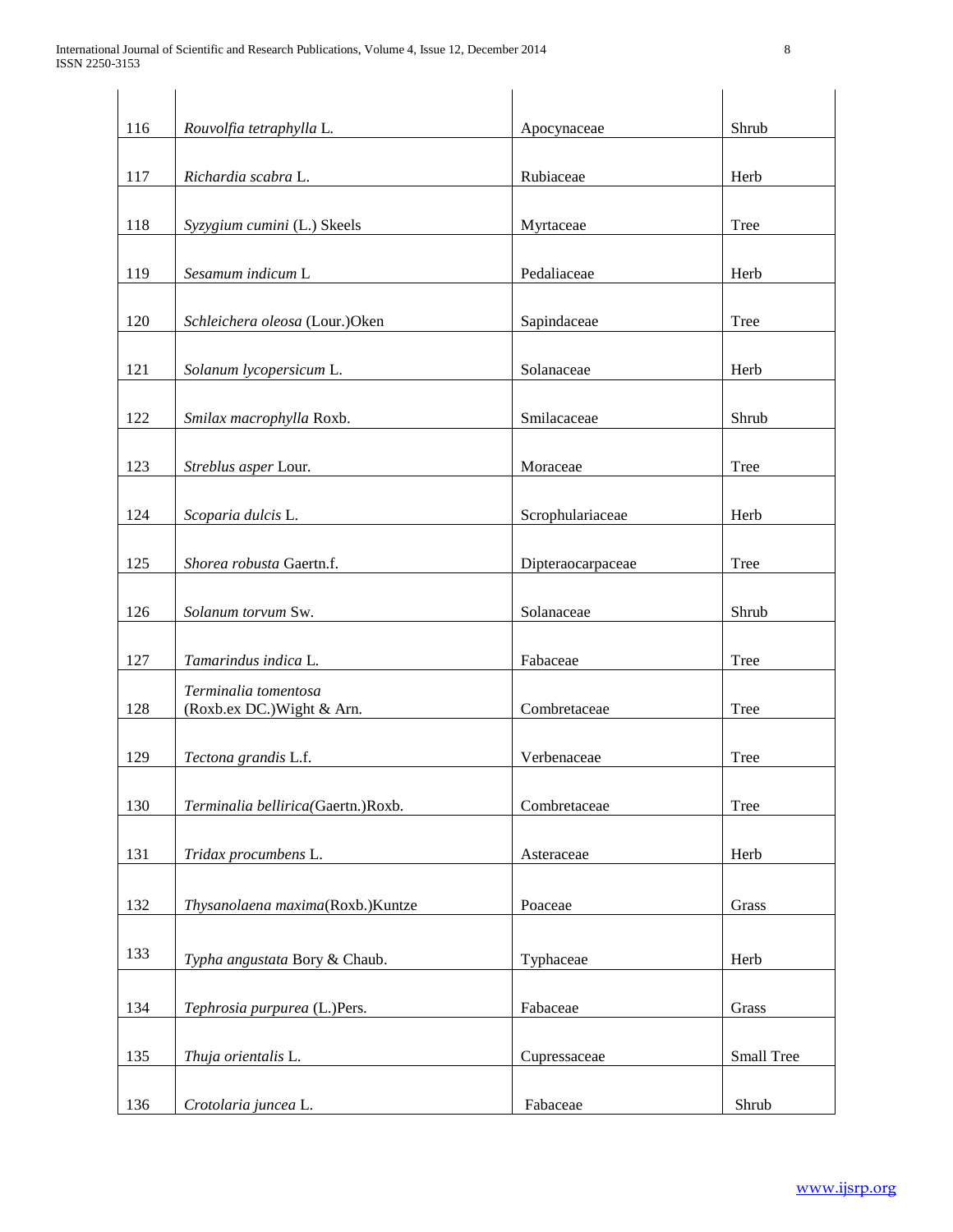$\bar{a}$ 

| 137 | Trichosanthes tricuspidata Lour.           | Cucurbitaceae    | Climber           |
|-----|--------------------------------------------|------------------|-------------------|
|     |                                            |                  |                   |
| 138 | Tripogon bromoides R & S                   | Poaceae          | Grass             |
|     |                                            |                  |                   |
| 139 | Toddalia asiatica(L.)Lam.                  | Rutaceae         | Shrub             |
|     |                                            |                  |                   |
| 140 | Vitex negundo L.                           | Lamiaceae        | Shrub             |
|     |                                            |                  |                   |
| 141 | Valeriana chinensis L.                     | Hydrocharitaceae | Herb              |
|     | Wendlandia heynei(Roem. & Schult.) Sant. & |                  |                   |
| 142 | Merch.                                     | Rubiaceae        | <b>Small Tree</b> |
|     |                                            |                  |                   |
| 143 | Woodfordia fruticosa (L.)Kurz              | Lythraceae       | Shrub             |
|     |                                            |                  |                   |
| 144 | Ziziphus oenoplia (L.) Mill                | Rhamnaceae       | Shrub             |

III. RESULTS AND DISCUSSION



**Figure 2: Graph showing number of species in families**

 Despite of harsh climate a total of 144 plant species (36 tree, 36 herbs, 34 shrubs, 17 small tree, 11 climber, 8 grasses and 2 rhizomes) were documented from the nearby areas of Lajkura coal mine. Dominant families were Apocynaceae, Fabaceae, Moraceae, Poaceae, Euphorbiaceae, Asteraceae and Lamiaceae as shown in figure 2. The grasslands of the area comprise the grasses like *Cynodon dactylon*, *Eragrostis coarctata, Bulbostylis neglecta*, *Microstegium ciliatum, Thysanolaena maxima,* 

*Tehrosia purpurea* and *Tripogon bromoides*. Tree species like *Cassia fistula*, *Eucalyptus tereticornis*, *Ficus carica*, *Ficus religiosa*, *Mangifera indica*, *Madhuka indica*, *Phyllanthus emblica*, *Solanus crispum,Tectona grandis* and *Tamarindus indica* are the keystone species in that area. Plant species like *Cynodon dactylon, Cyperus rotundus, Heliotropium strigosum*  and *Parthenium hysterophorus* were exotic in nature.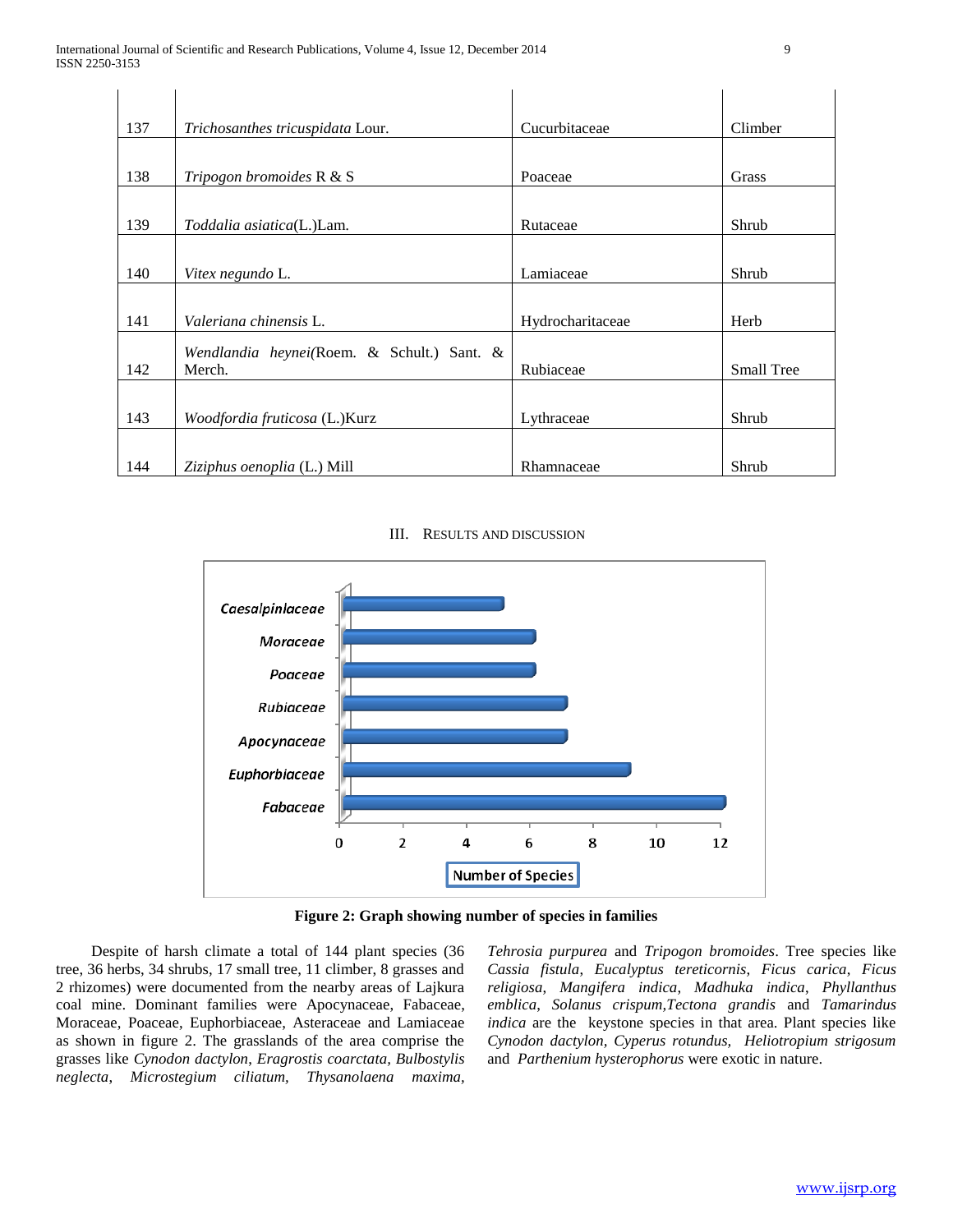.





 This study will be of great help to the state government, particularly the forest department in developing a strategy and action plan for the management of this biodiversity rich forest area. Rare, Endangered, and Threatened plants obtained from the present investigation may help the scientists, conversationalists and environmentalists for conserving and protecting the natural resources. It would be the moral and ethical duty of the local people and government organization to protect the plant resources.

## IV. CONCLUSION

 Extensive coal mining in the study area has led to shrinkage of land use/land cover and created a landscape dotted with mine spoils. The study reveals that the natural floristic composition of the mine area is dominated by the tree species followed by shrub and herb. It is evident from the study that the mining activities are detrimental to the plant diversity. Thus it is advisable that such activities have to be strictly regulated to avoid further damage to the species and scientific mining has to be taken up in a proper manner to minimize further damage to the vegetation. Hence appropriate and proper management plan was necessary for the reclamation of mined affected areas.

#### ACKNOWLEDGEMENTS

 The authors are thankful to Prof. B.K Mishra, Director, Institute of Minerals and Materials Technology, Bhubaneswar for providing necessary facilities to carry out the work.

#### **REFERENCES**

- [1] Banerjee, S. K., A. J. Williams, S. C. Biswas, R. B. Manjhi & T. K. Mishra. (1996). Dynamics of natural eco restoration in coal mine overburden of dry deciduous zone of M.P. India. Ecology, Environment & Conservation 2: 97- 104.
- [2] Chaulya, S. K., R. S. Singh, M. K. Chakraborty & B. K. Tewary. (2000). Bioreclamation of coal mine overburden dumps in India. Land Contamination &Reclamation 8: 189-199.
- [3] Jha, A. K. & J. S. Singh. (1993). Rehabilitation of mine spoils. In: J. S. Singh (ed.) Restoration of Degraded Land: Concepts and Strategies. Rastogi Publications, Meerut, India. pp. 210-254
- [4] Rao, R.R. and Sharma, B.D (1990) . A manual for Herbarium Collections. India: Botanical Survey of India.
- [5] Renault S, Szczerski C, Nakata C, Sailerova E, Fedikow, MAF. (2003) Phytoremediation of mine tailings and bio-ore production: progress report on seed germination, plant growth and metal accumulation in seedlings planted at Central Manitoba (Au) mine site (NTS 52L/13); in Report of Activities (2003), Manitoba Industry, Economic Development and Mines, Manitoba Geological Survey, pp 200–208
- [6] Saxena, H.O. and Brahmam, M. (1994-1996). The Flora of Orissa, Orissa Forest Development Corporation Ltd, Bhubaneswar, India, vol. 1-4: 918.
- [7] Singh, A. N., A. S. Raghubanshi & J. S. Singh. (2002). Plantations as a tool for mine spoil restoration. Current Science 82: 1436-1441.
- [8] Singh, A., A. K. Jha & J. S. Singh. (1996). Influence of NPK fertilization on biomass production of Pennisetum pedicellatum seeded on coal mine spoil. Tropical Ecology 37: 285-287.
- [9] Woodland, D.W (1997) .Contemporary Plant Systematics. USA: Andrews University Press.

#### **AUTHORS**

**First Author** – S S Panda, Environment and Sustainability Department, CSIR-IMMT, Bhubaneswar-751013, Orissa, India **Second Author** – Aliva P. Minz, Environment and Sustainability Department, CSIR-IMMT, Bhubaneswar-751013, Orissa, India